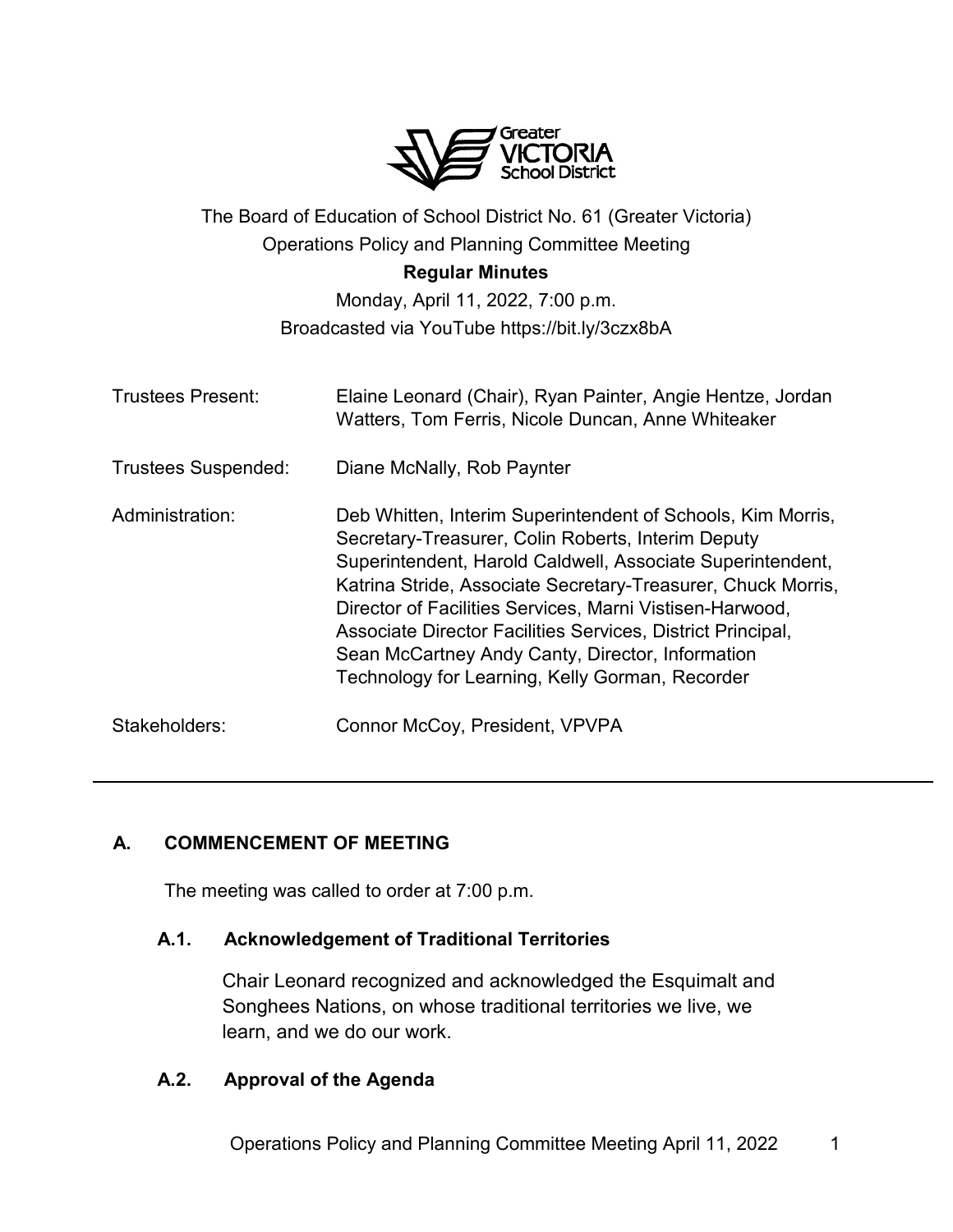#### **Moved By** Trustee Painter

That the April 11, 2022 agenda be approved.

## **Motion Carried Unanimously**

#### **A.3. Approval of the Minutes**

#### **Moved By** Trustee Watters

That the March 7, 2022 Combined Education Policy and Directions Committee and Operations Policy and Planning Committee meeting minutes as they pertain to Operations Policy and Planning Committee be approved, as amended.

Trustee Duncan requested answers to her questions relative to shop remediations under L.1. The answers will be posted on the District website under the April 11, 2022 Operations Policy and Planning Committee meeting as supplemental information.

#### **Motion Carried Unanimously**

#### **A.4. Business Arising from Minutes**

Trustee Duncan I.1.b. requested Enrollment data for Middle and Secondary schools. Interim Deputy Superintendent Roberts will provide an update at a future meeting.

Trustee Whiteaker reminded the Board of the Board approved motion to create a Waste Policy Committee.

## **B. PRESENTATIONS TO THE COMMITTEE**

None.

#### **C. SUPERINTENDENT'S REPORT**

#### **C.1. Administrative Regulations**

Interim Superintendent Whitten provided an update.

Trustees had questions of clarification and made suggestions to change language in Policy 5132, Student Dress Code to better reflect desired outcomes.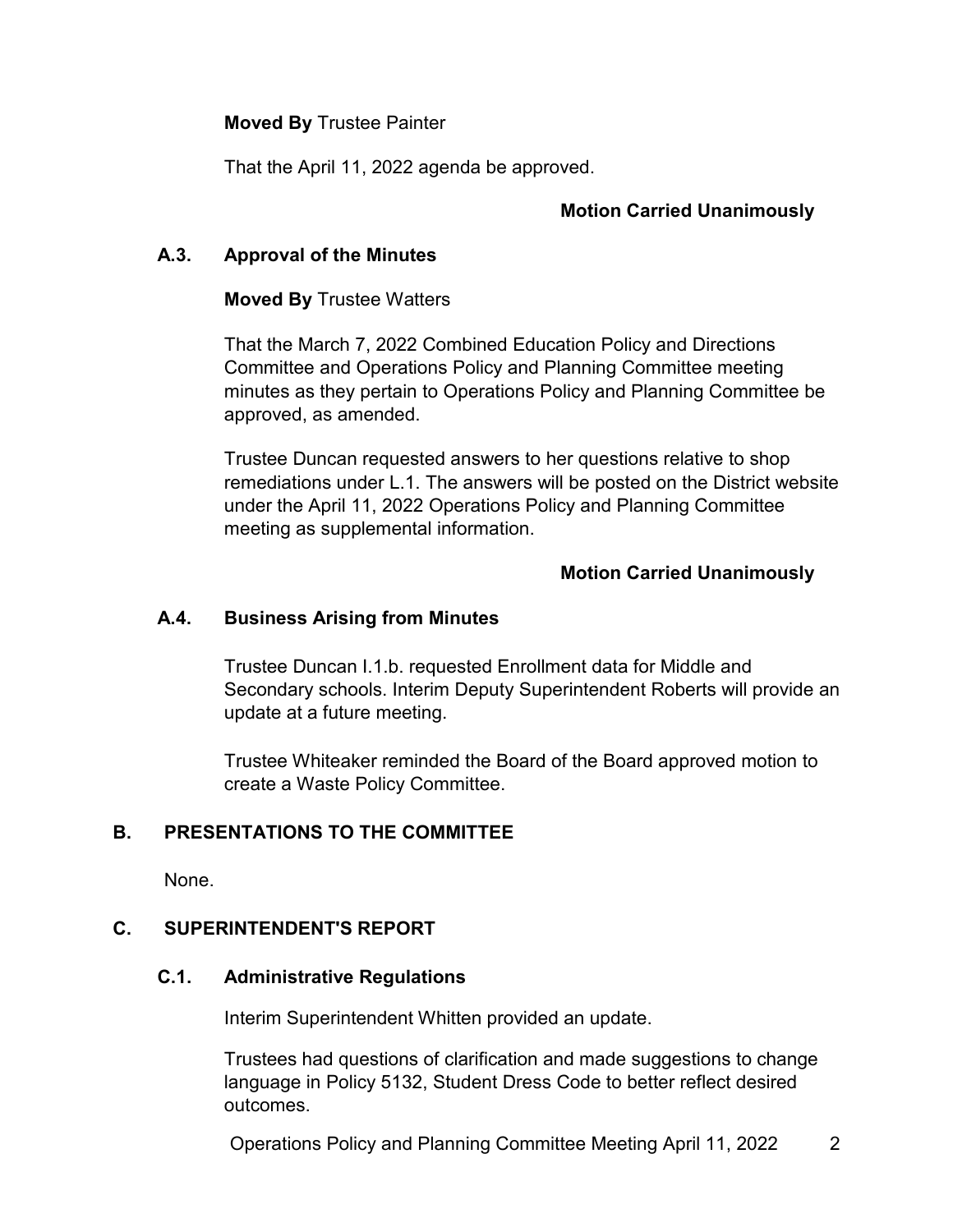#### **D. PERSONNEL ITEMS**

None.

# **E. FINANCE AND LEGAL AFFAIRS**

## **E.1. Monthly Financial Report: March 2022**

Secretary-Treasurer Morris provided the report for information.

Trustees had questions of clarification.

**Moved By** Trustee Duncan

That the Board of Education of School District No. 61 (Greater Victoria) table E.2. to E.5. to a future Operations Policy and Planning Committee meeting.

Trustees discussed the motion.

For: Duncan, Whiteaker

Against: Painter, Leonard, Hentze, Ferris, Watters

## **Motion Defeated (2 to 5)**

## **E.2. Policy XXXX Whistleblower**

Secretary-Treasurer Morris presented the policy.

**Moved By** Trustee Watters

That the Board of Education of School District No. 61 (Greater Victoria) approve new Whistleblower policy.

Trustees debated the Policy with a suggestion being made to refer the motion in order to make further edits discussed by Trustees.

#### **Moved By** Trustee Painter

That the motion "*That the Board of Education of School District No. 61 (Greater Victoria) approve new Whistleblower policy*" be referred to the May 9, 2022 Operations Policy and Planning Committee meeting.

Trustees debated the motion.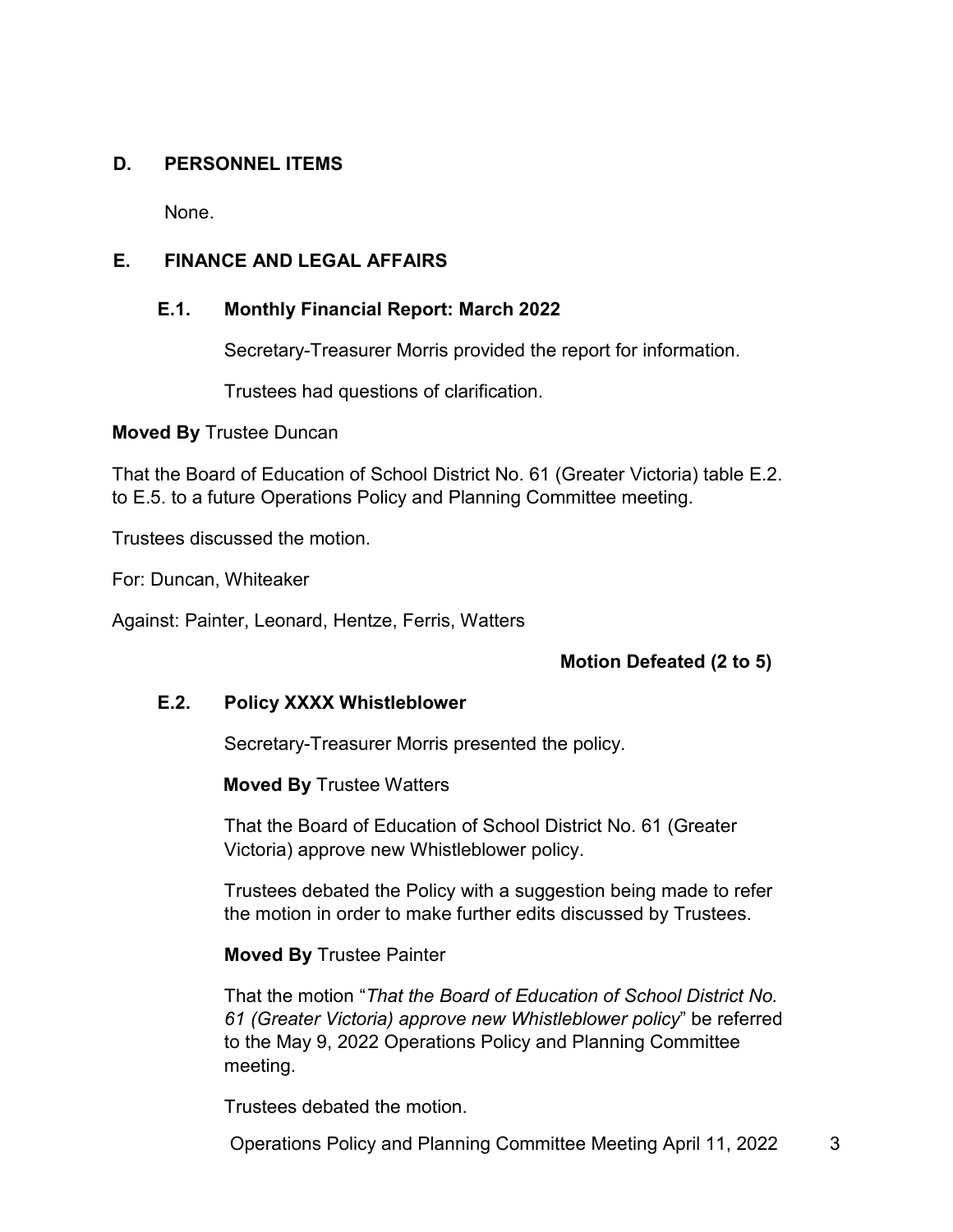For: Painter, Whiteaker, Hentze, Duncan, Ferris

Against: Watters, Leonard

# **Motion Carried (5 to 2)**

#### **E.3. Policy XXXX Social Media Use**

#### **Moved By** Trustee Painter

That the Board of Education of School District No. 61 (Greater Victoria) approve new Social Media Use policy.

Trustees debated the motion with a suggestion being made to refer the motion in order to make edits discussed by Trustees.

#### **Moved By** Trustee Painter

That the motion "*That the Board of Education of School District No. 61 (Greater Victoria) approve new Social Media Use policy* " be referred to the May 9, 2022 Operations Policy and Planning Committee meeting.

## **Motion Carried Unanimously**

## **E.4. Policy 4304 Revision - Bullying & Harassment**

#### **Moved By** Trustee Painter

That the Board of Education of School District No. 61 (Greater Victoria) approve revised 4304 Bullying and Harassment policy.

Trustees debated the motion with a suggestion being made to refer the motion in order to make edits discussed by Trustees.

#### **Moved By** Trustee Whiteaker

That the motion "*That the Board of Education of School District No. 61 (Greater Victoria) approve revised 4304 Bullying and Harassment policy*" be referred to the May 2, 2022 Education Policy and Directions Committee meeting.

For: Whiteaker, Duncan, Painter, Watters, Hentze, Ferris.

Against: Leonard

# **Motion Carried (6 to 1)**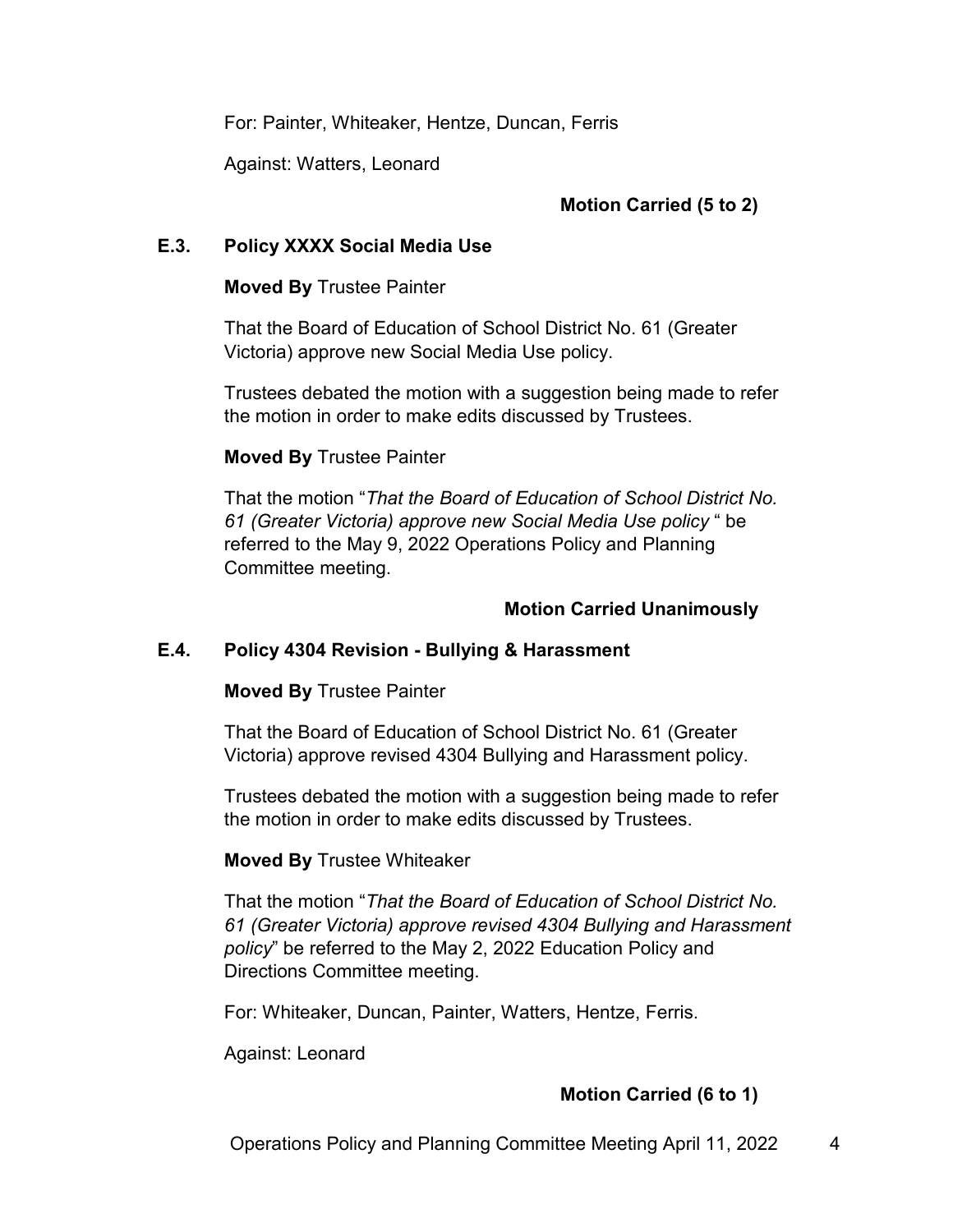## **E.5. Policy 8251 Revision – Trustees' Code of Conduct**

Trustees debated the Policy with a suggestion being made to bring a revised Policy, and the suite of associated policies, to the May 9, 2022 Operations Policy and Planning Committee meeting.

# **F. FACILITIES PLANNING**

## **F.1. Operations Update: April 2022**

Director of Facilities Morris presented the April Operations update.

Trustees had questions of clarification.

## **F.2. Victoria High School Seismic Project Update**

Associate Director of Facilities Services Vistisen-Harwood provide an update.

## **F.3. Lead in Water Report**

Director of Facilities Morris presented the report and let the Committee know the District is in compliance and that the report had been submitted to the Ministry of Education and the health authority, as well as posted to the District website.

## **G. PUBLIC DISCLOSURE OF IN-CAMERA ITEMS**

None.

## **H. NEW BUSINESS**

None.

## **I. NOTICE OF MOTION**

None.

# **J. GENERAL ANNOUNCEMENTS**

None.